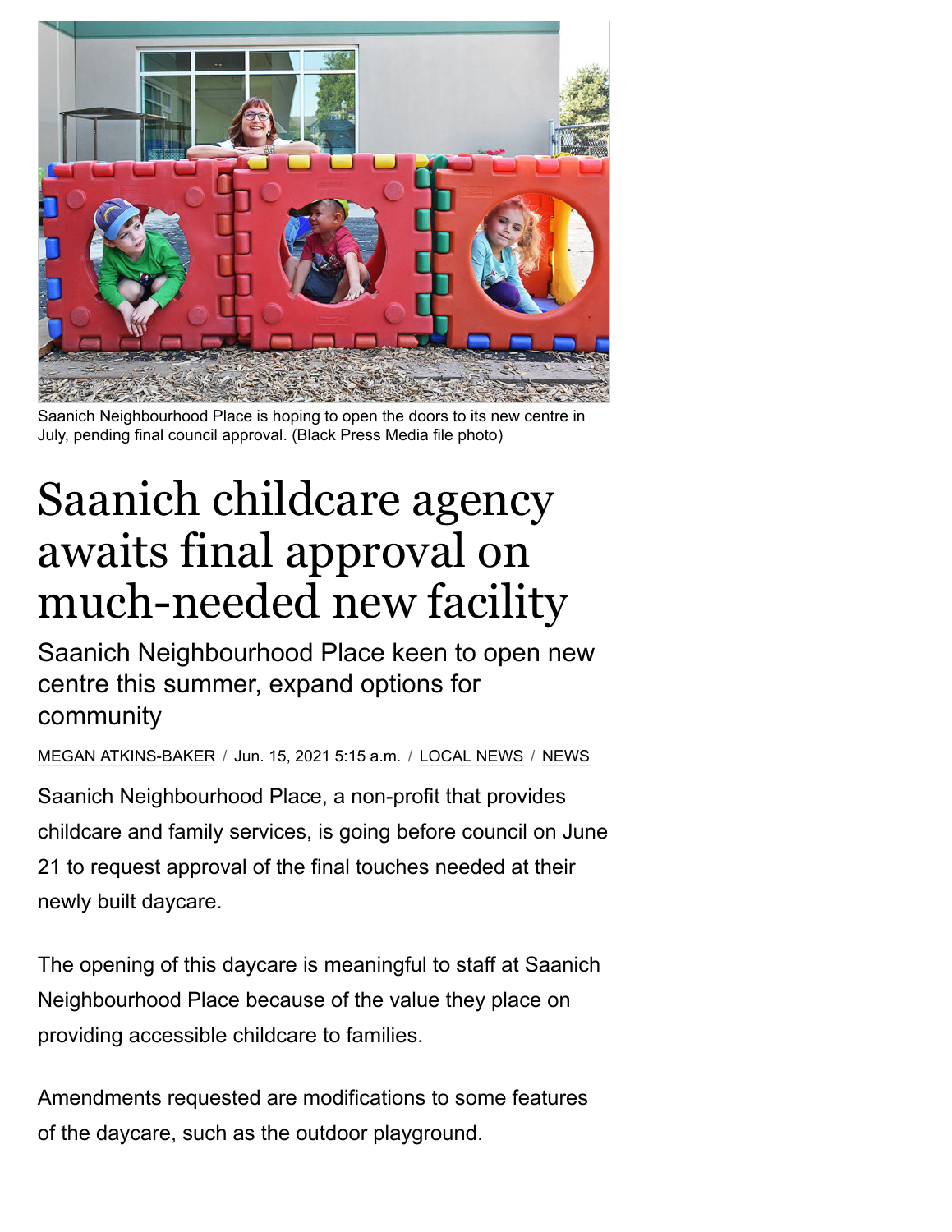The project was built behind Pearkes Recreation Centre and final approval from council on June 21 would allow them to open their doors to more families in need of childcare, as early as July.

"We definitely saw an increase in demand for family and outreach services during the pandemic, which also highlighted just how important it is for families to have reliable childcare and supportive programs," said organization executive director Corinne Hilton Bains in a release.

## **[ALSO READ: Expert says 2 sets of parents producing](https://www.saanichnews.com/trending-now/expert-says-2-sets-of-parents-producing-rare-white-ravens-on-vancouver-island/) rare white ravens on Vancouver Island**

Bains said without access to childcare, many families struggled with the stay-at-home challenges brought on by the pandemic.

The project aims to add 49 new childcare spaces – 24 for infant care and 25 for preschoolers.

"That may not sound like a lot but we will be expecting that these families will remain with us for many years," Bains added.

The two childcare programs that Saanich Neighbourhood Place operates are always waitlisted, she said, and the new centre has piqued the interest of hundreds of families, even before its opening.

## **Do you have a story tip? Email: [megan.atkinsbaker@saanichnews.com.](mailto:megan.atkinsbaker@saanichnews.com)**

**Follow us on [Twitter](http://www.twitter.com/SaanichNews) and [Instagram,](http://www.instagram.com/victoria_news/) and like us on [Facebook.](http://www.facebook.com/saanichnews/)**